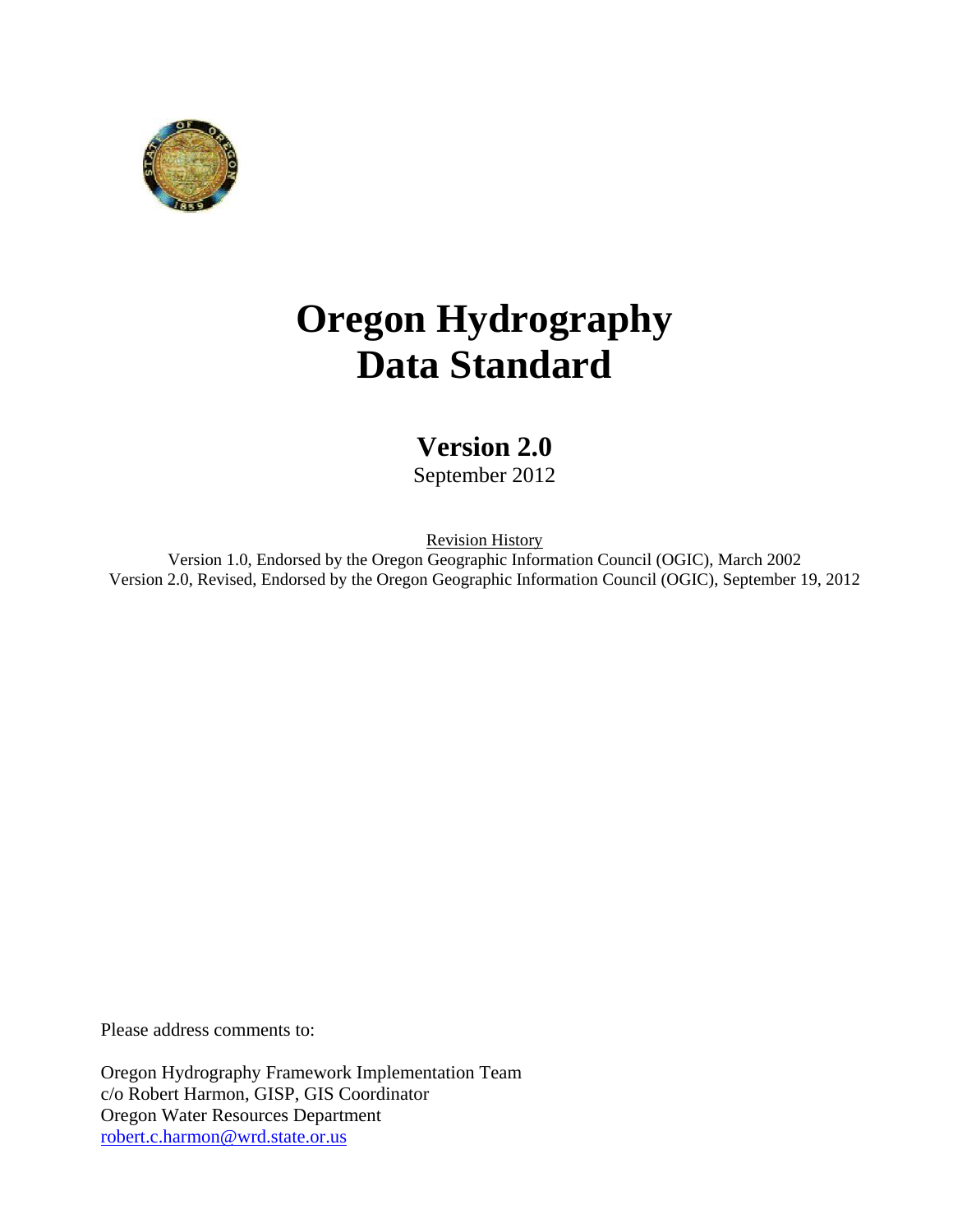# **Table of Contents**

| <b>Section</b> |                    | <b>Title</b> | Page |
|----------------|--------------------|--------------|------|
| 1.0            |                    |              |      |
| 1.1            |                    |              |      |
| 1.2            |                    |              |      |
| 1.3            |                    |              |      |
| 1.4            |                    |              |      |
| 1.5            |                    |              |      |
| 1.6            |                    |              |      |
| 2.0            |                    |              |      |
| 2.1            |                    |              |      |
| 2.2            |                    |              |      |
| 2.3            |                    |              |      |
| 2.4            |                    |              |      |
| 2.5            |                    |              |      |
|                | 2.5.1              |              |      |
|                | 2.5.2              |              |      |
|                | 2.5.3              |              |      |
|                | 2.5.4              |              |      |
|                | 2.5.5              |              |      |
|                | 2.5.6              |              |      |
|                | 2.5.7              |              |      |
|                | 2.5.8              |              |      |
|                | 2.5.9              |              |      |
|                | 2.5.9.1            |              |      |
|                | 2.5.9.2            |              |      |
|                | 2.5.9.3<br>2.5.9.4 |              |      |
|                | 2.5.10             |              |      |
|                | 2.5.11             |              |      |
|                | 2.5.12             |              |      |
| 3.0            |                    |              |      |
|                |                    |              |      |
|                |                    |              |      |
|                |                    |              |      |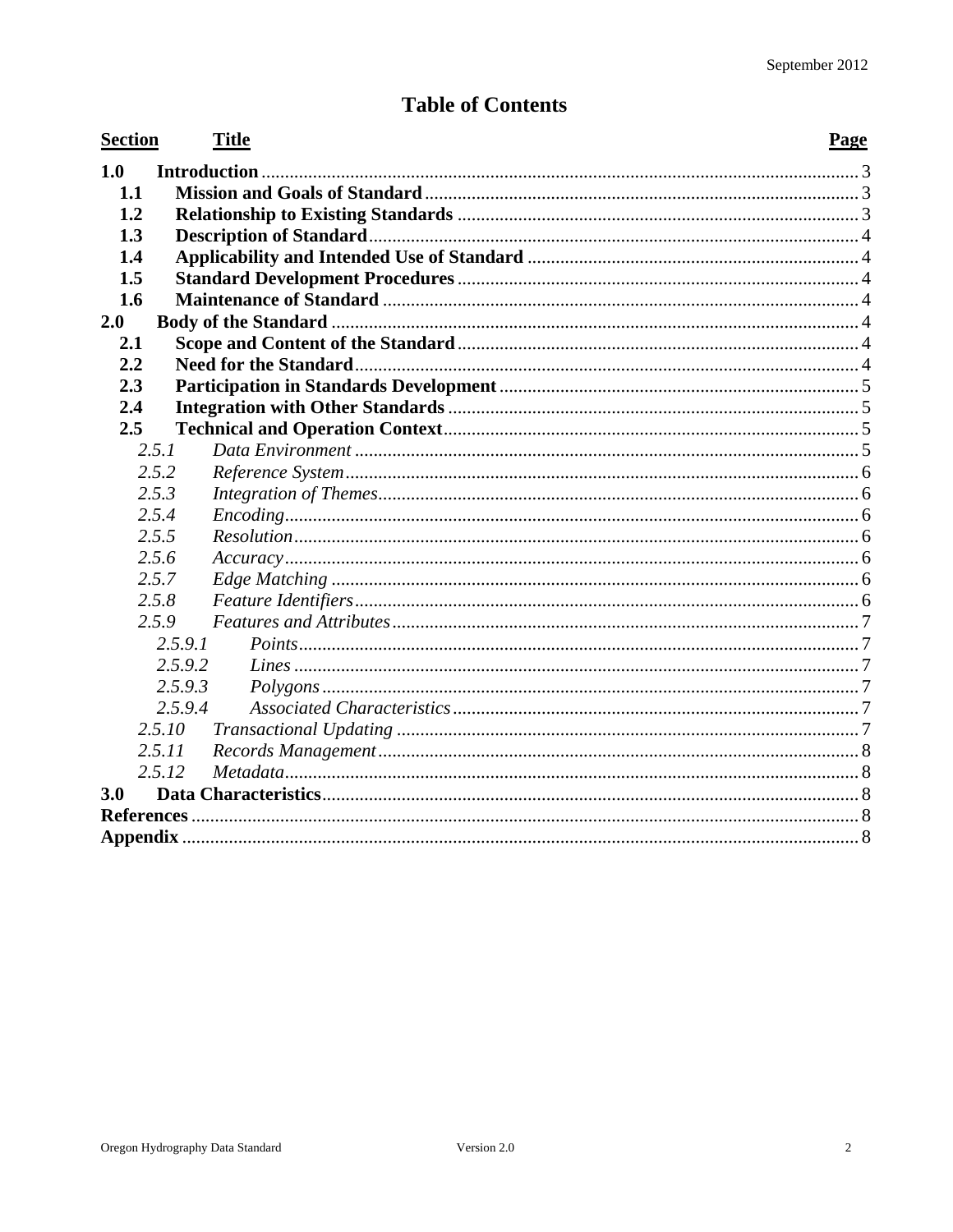# <span id="page-2-0"></span>**1.0 Introduction**

The first Oregon Hydrography Framework standard was the product of a collaborative effort between the states of Oregon and Washington and the federal agencies in the region, primarily the U.S. Department of Agriculture Forest Service (USFS) and U.S. Department of Interior Bureau of Land Management (BLM). The group collectively is known as the Pacific Northwest Hydrography Framework [\(PNWHF](http://www.pnwhf.org/)) partnership. The standard was developed between 1997 and 2001 around the "LLID", a whole stream identifier. It was endorsed by the Oregon Geographic Information Council (OGIC) as a state GIS data standard in March 2002.

In 2005, the PNWHF made the decision to migrate to the National Hydrography Dataset [\(NHD](http://nhd.usgs.gov/)). The LLID data (1:24,000-scale, and larger) was the source for the NHD "high resolution" data in the region. The transition was completed in 2009 and the NHD has entered into a maintenance and stewardship phase.

The NHD Model was updated in 2010 to version 2 and now includes the Watershed Boundary Dataset (WBD). The WBD "defines the perimeter of drainage areas formed by the terrain and other landscape characteristics" (Simley, 2010). It is a hierarchical system which is subdivided into successively smaller units that are nested within the larger units. There are currently six levels in the WBD with the smallest units, the 12-digit sub-watershed averaging 20,000-acres in Oregon. The 10 and 12-digit levels are commonly used by PNWHF partners for analysis and reporting. The PNWHF partnership has expanded as a result of the inclusion of the WBD to include the Natural Resources Conservation Service (NRCS) state offices in Washington and Oregon.

In 2009, the PNWHF updated its MOA between the partners to recognize the stewardship arrangement of the national NHD and WBD, and expand its membership. In turn, the PNWHF has another MOA with the U.S. Geological Survey (USGS), the steward of the NHD and WBD national data sets.

# <span id="page-2-1"></span>**1.1 Mission and Goals of Standard**

The purpose of the Oregon Hydrography Data Standard (OHDS) is to specify a common method for locating and identifying surface water features and nested drainage basin delineations in the state. Since it is based on national models, hydrography data maintained according to the OHDS and events tied to those features can be exchanged with entities in other states and the federal government.

# <span id="page-2-2"></span>**1.2 Relationship to Existing Standards**

Version 2 of the OHDS is tied to the NHD, data model version 2.1 [\(user guide](http://nhd.usgs.gov/userguide.html); [model](http://nhd.usgs.gov/NHDv2.1_poster_3_23_2012.pdf) (PDFs)) and the WBD ([model](http://nhd.usgs.gov/WBDposter_6_30_09a.pdf) (PDF); ["Standards & Procedures", 3rd ed.](http://pubs.usgs.gov/tm/tm11a3/)).

All geospatial datasets developed from the OHDS must also adhere to the Federal Geographic Data Committee, Content Standard for Digital Geospatial Metadata.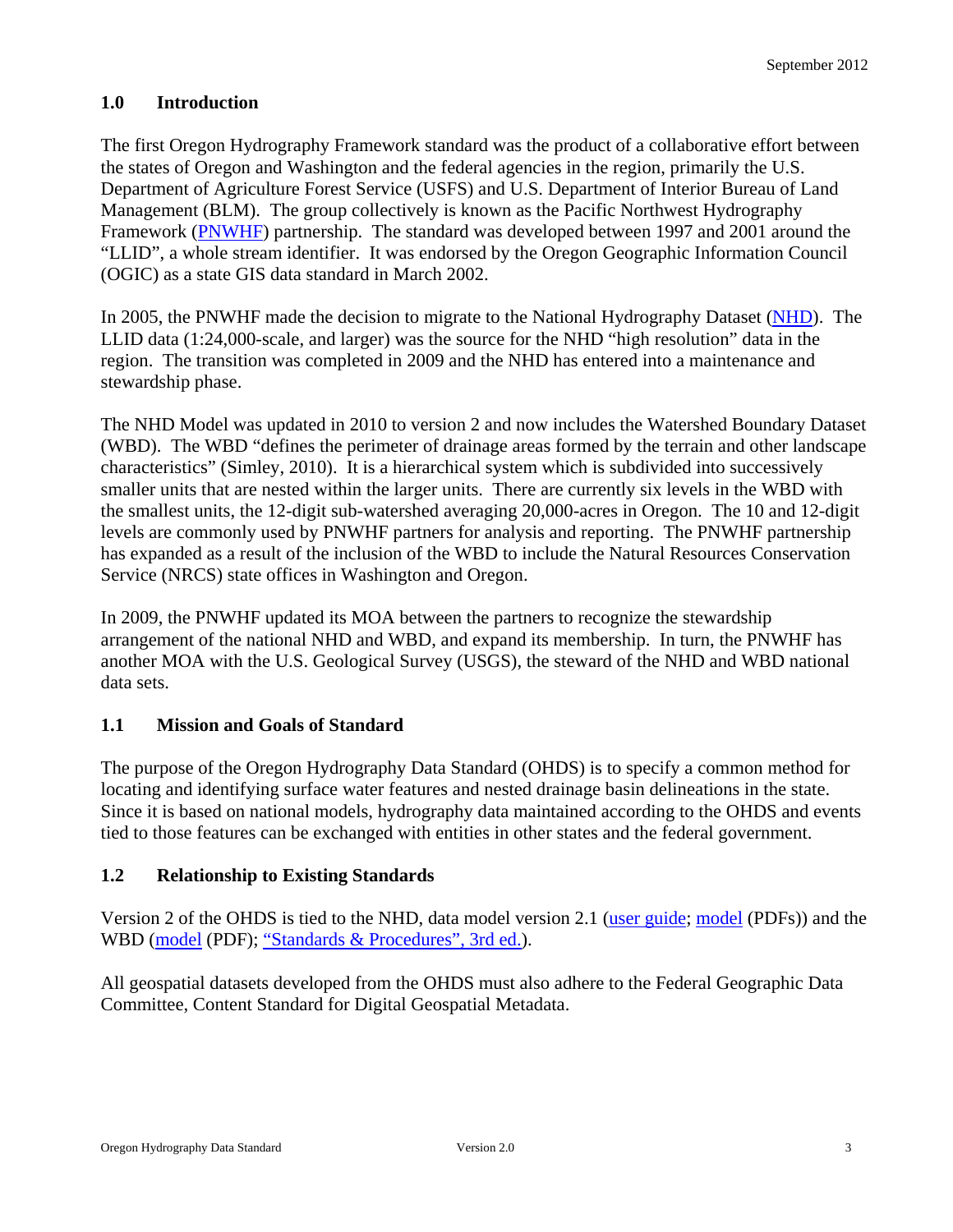# <span id="page-3-0"></span>**1.3 Description of Standard**

The OHDS includes the elements necessary to accurately identify and locate surface water features and watershed boundaries.

# <span id="page-3-1"></span>**1.4 Applicability and Intended Use of Standard**

The OHDS applies to the digital representation of surface water features and drainage basins in the state of Oregon. Both the NHD and WBD are designed to be extensible in order to support a wide array of business needs. For example, streams in the NHD are represented by routed lines that support the mapping of point and linear "events" with attributes defined by the entity that maintains those events. Likewise, the WBD specification was recently updated to accommodate further subdivision of its units for areas smaller than sub-watersheds (12-digit HUs).

# <span id="page-3-2"></span>**1.5 Standard Development Procedures**

The NHD was developed by the USGS and U.S. Environmental Protection Agency (EPA) in the 1990s to support the needs of the National Map and water quality programs. It was quickly adopted by other federal, state, local, and private entities and has become the standard for digital hydrographic data. Likewise, the WBD has developed over the past two decades through the efforts of the USGS and NRCS, and it's also become the standard for depicting drainage basins in the U.S.

# <span id="page-3-3"></span>**1.6 Maintenance of Standard**

The OHDS will be revised in accordance with any updates to the NHD and/or WBD. Representatives from the PNWHF are involved at the national level with the maintenance of the NHD and WBD models; therefore, Oregon is included in any decisions that involve changes to the NHD and WBD. Proposed changes will be reviewed by the Oregon Hydrography FIT before updating the OHDS.

# <span id="page-3-4"></span>**2.0 Body of the Standard**

# <span id="page-3-5"></span>**2.1 Scope and Content of the Standard**

The scope of the OHDS encompasses any surface water feature and drainage basin located in the state of Oregon. This includes, but is not limited to: lakes, streams & rivers, canals, springs, basins, and watersheds. More examples are included in section 2.5.9. While the OHDS includes marshes, they are not maintained in accordance with the *Oregon Wetland Mapping Standard (2.1.1)*. That is a component of integration with other themes (2.4).

# <span id="page-3-6"></span>**2.2 Need for the Standard**

The OHDS provides an elemental foundation not only for the consistent depiction of surface water features and drainage areas, but also any information tied to these features. Its use spans a wide array of functions from providing background information on maps to enabling the modeling of flow and material transportation through a stream network. Many organizations, private and public, and across all levels of government make maps and tie their data to these features. For example, StreamNet, the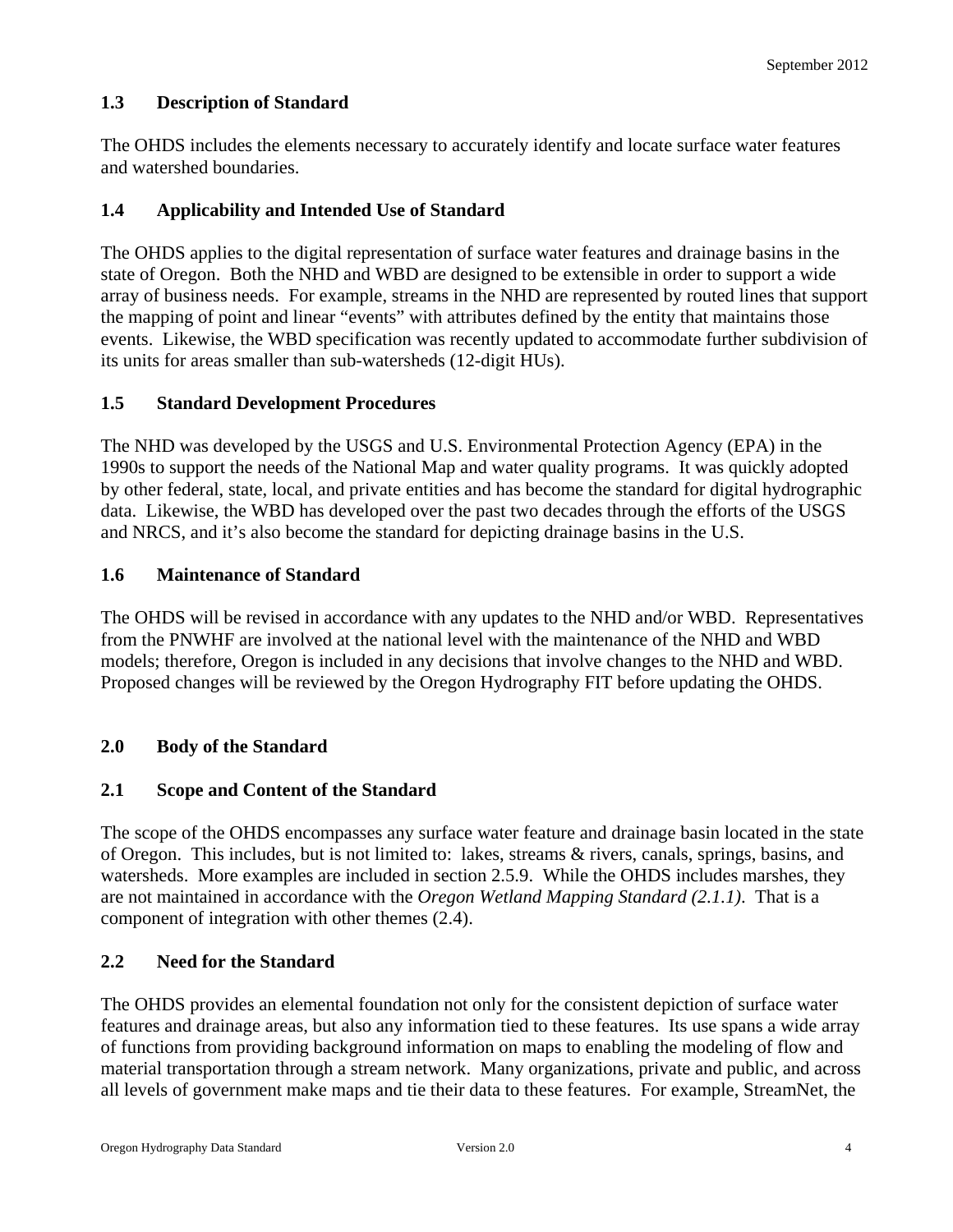cooperative fisheries information management project of the Columbia River basin, while it intends to maintain a regional hydrography dataset that uses a whole stream ID it also plans for that dataset to share the same geometry as the NHD. Since the Oregon Fish & Wildlife Department (ODFW) participates in the StreamNet project, migrating to the NHD will help to meet that need. Additionally, the geometric network capabilities of the NHD will enable them to quantify fish habitat upstream of passage barriers.

# <span id="page-4-0"></span>**2.3 Participation in Standards Development**

This standard and the process by which it will be updated or enhanced is open to all entities concerned with the development, maintenance, and application of surface water hydrography and watershed boundary delineations important to business functions. As with all Oregon framework standards, public review of and comment on the OHDS is encouraged.

The Oregon Hydrography Framework group that drafted the standard had representatives from several state and federal agencies, with review from the broader GIS community in Oregon (complete list in the Appendix). The PNW Hydrography Steering Committee also has broad representation in the region (Oregon & Washington). Likewise, it has representatives that participate on the NHD Advisory Team (national level coordination group).

# <span id="page-4-1"></span>**2.4 Integration with Other Standards**

The OHDS follows the same format as other Oregon Framework geospatial data standards. It provides the linear referencing system that other surface water related themes utilize when locating their data, such as the BLM's Aquatic Resource Information Management System (ARIMS). It provides an optional means of locating features defined by the *Oregon Fish Passage Barrier Data Standard (Ver. 1.1)*.

Updates to stream channel locations and watershed delineations are increasingly being made from the high resolution elevation layers derived from data collected from lidar sensors (*Oregon Airborne LiDAR Data Standard (1.1)*). Where crossing points (bridges and culverts) exist in the Oregon Road Centerline theme streams and/or water bodies should be present in the NHD. There should also be consistency between features in the NHD and WBD and those defined by the *Oregon Floodplain Data Exchange Standard (1.0)* and the *Oregon Wetland Mapping Standard*. Finally, features compiled and maintained according to the OHDS should coincide with terrestrial contours (*Oregon Terrestrial Vector Elevation Data Standard (1.1)*) and bathymetry.

# <span id="page-4-2"></span>**2.5 Technical and Operation Context**

# *2.5.1 Data Environment*

<span id="page-4-3"></span>The data environment for the OHDS is a vector model comprised of points, lines, and polygons as established in the NHD and WBD data models. The exchange format is the Esri file geodatabase (FGDB) since it is the download format provided by the NHD on their web site.<sup>[1](#page-4-4)</sup>

 $\overline{a}$ 

<span id="page-4-4"></span><sup>&</sup>lt;sup>1</sup> Esri released an API for programmers for creating and maintaining FGDBs without having to obtain ArcObjects through other Esri products (ArcGIS Desktop or Engine). Updates and information about the API can be found at: [http://resources.arcgis.com/content/geodatabases/10.0/file-gdb-api.](http://resources.arcgis.com/content/geodatabases/10.0/file-gdb-api)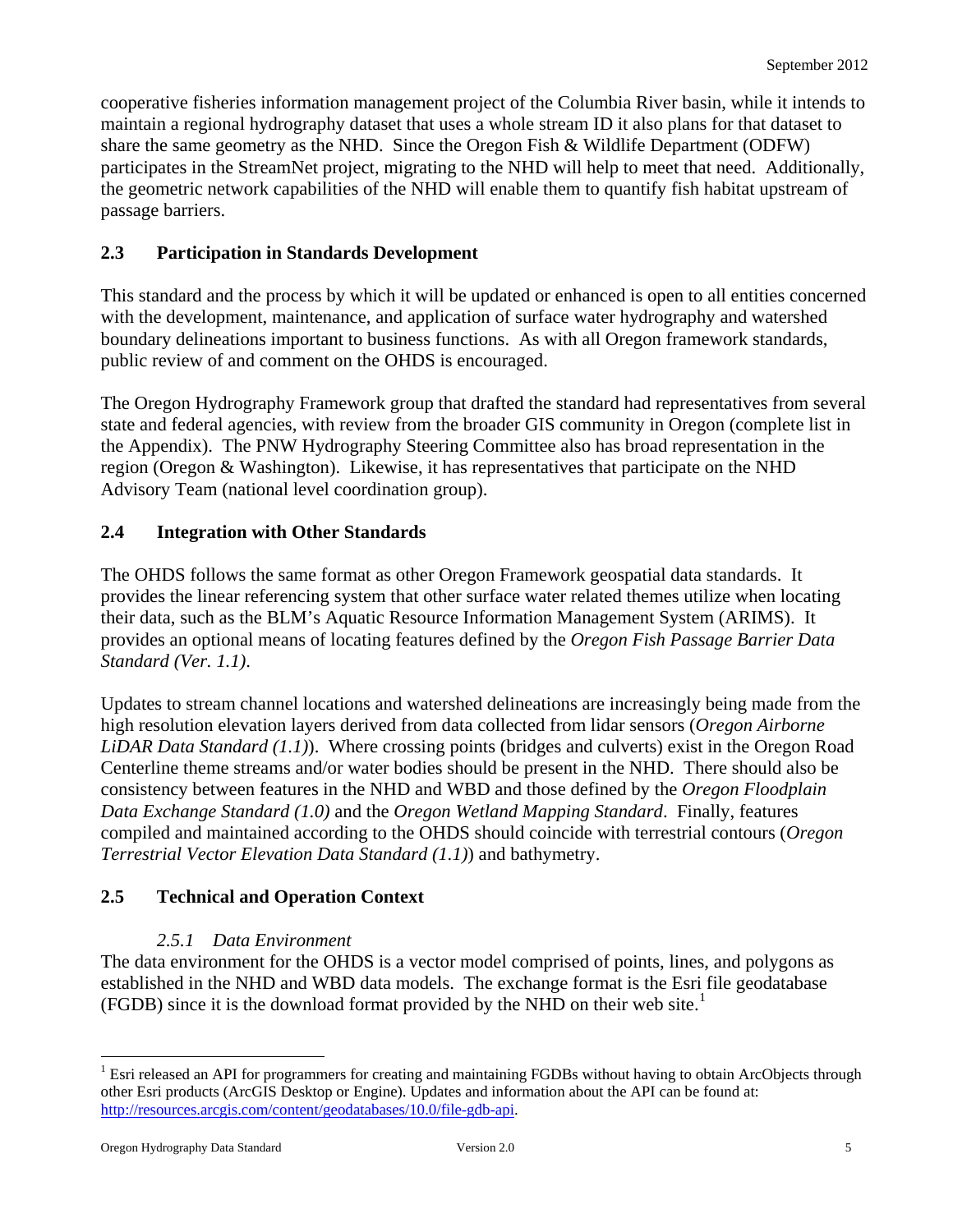# *2.5.2 Reference System*

<span id="page-5-0"></span>The NHD and WBD are maintained by the USGS in the "geographic" (latitude & longitude) coordinate reference system in the North American Datum of 1983 (NAD83) which differs from the Oregon state standard, "Oregon Lambert" ( $EPSG<sup>2</sup>$  $EPSG<sup>2</sup>$  $EPSG<sup>2</sup>$  #2992). Copies of the NHD and WBD will likely be kept in the data clearinghouse at the Geospatial Enterprise Oregon [\(GEO\)](http://www.oregon.gov/DAS/IRMD/GEO/index.shtml) office in Oregon Lambert and refreshed when needed by the Oregon Hydrography FIT.

# *2.5.3 Integration of Themes*

<span id="page-5-1"></span>The locations of features in the OHDS are based on their relationship to features in the following framework themes (as noted in 2.4):

- transportation
- fish distribution & barriers to passage
- elevation
- floodplains
- wetlands

# *2.5.4 Encoding*

<span id="page-5-2"></span>Encoding translates user formats into standard formats, like the file geodatabase specified here for exchange. Increasing numbers of mapping applications beyond Esri's products are able to read the FGDB with the availability of the FGDB API.<sup>1</sup> The NHD is currently limited to the Esri geodatabase format due to the complex relationships maintained between features that aren't supported in other geospatial file formats.

# *2.5.5 Resolution*

<span id="page-5-3"></span>The OHDS dataset resolution will be 1:24,000 scale or better. Local data capture methods will vary as will the business applications that those data must support. It is the intention of the OHDS to allow for the integration of data collected at multiple spatial resolutions at 1:24,000 and larger.

# *2.5.6 Accuracy*

<span id="page-5-4"></span>As with resolution, the intention of the OHDS is to support varying levels of positional and attribute accuracy. However, it is essential to the success of the data standard that all aspects surface water and drainage basin data be completely documented (either at the feature or dataset level).

# *2.5.7 Edge Matching*

<span id="page-5-5"></span>The OHDS is intended to facilitate the compilation of a comprehensive dataset for surface water features and drainage basins in Oregon. Edge matching between jurisdictional submissions will be implemented by the Horizontal Steward according to established business rules. A memorandum of agreement is in place between the PNW Hydrography Steering Committee (PNWHSC) and the U.S. Geological Survey recognizing the PNWHSC as the steward of the NHD and WBD for Oregon and Washington. In turn, there is a MOA between the PNWHSC partners establishing stewardship roles & responsibilities and a process for handling edits to the data.

# *2.5.8 Feature Identifiers*

<span id="page-5-6"></span>The "ReachCode" is the primary feature identifier for the NHD. It is composed of the 8-digit hydrologic unit that the feature is located in concatenated to a randomly assigned sequential number.

 $\overline{a}$ 

<span id="page-5-7"></span><sup>&</sup>lt;sup>2</sup> European Petroleum Survey Group [\(Geodetic Parameter Registry\)](http://www.epsg-registry.org/).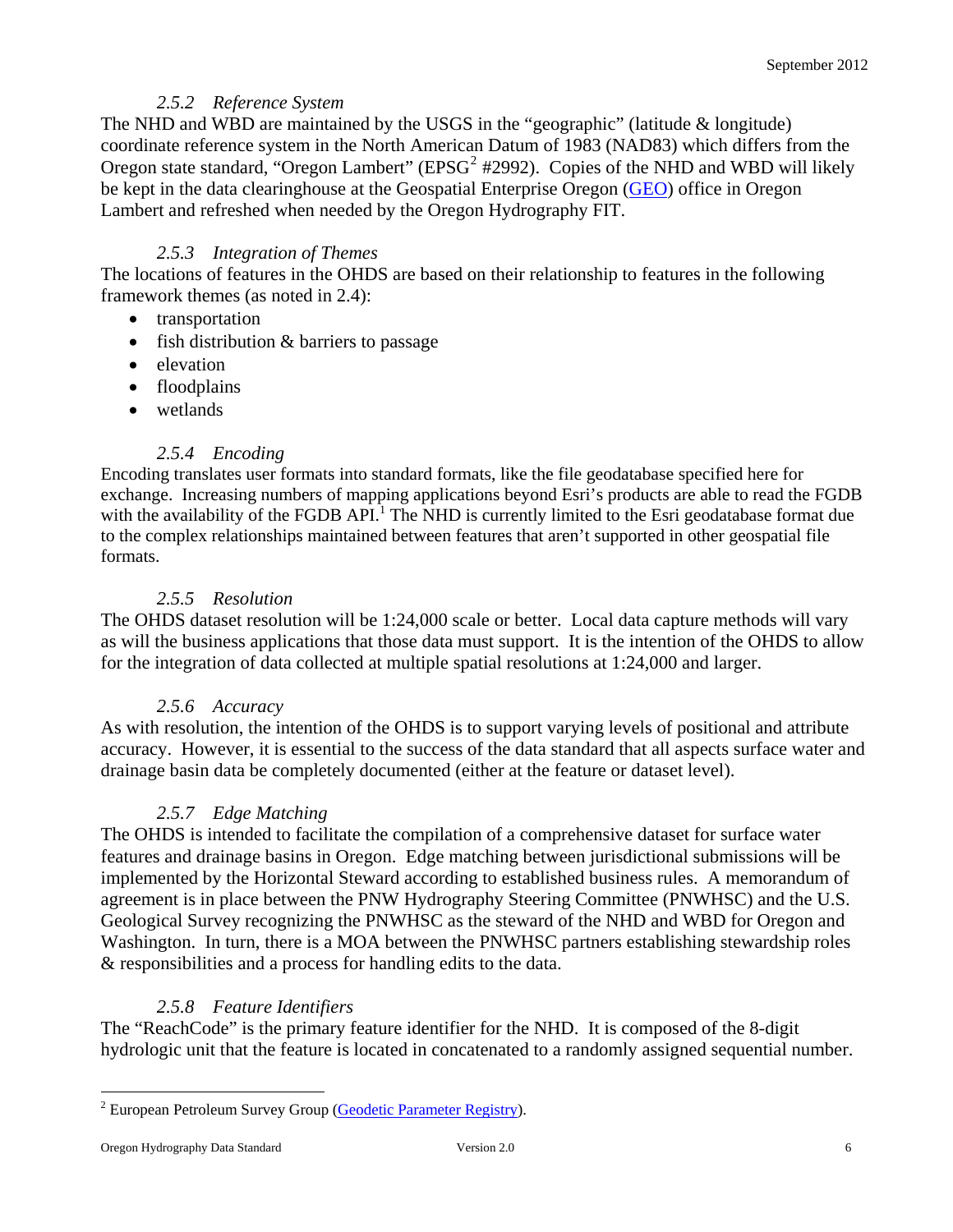It is used to tie the user's data to a feature, or locate them as events along the routed flow lines (stream centerlines) with the addition of a measure. The NHD also has a "Permanent Identifier" field. It is defined as a 40-character GUID (globally unique identifier) that uniquely identifies each feature in the national dataset and will not change while the feature exists.

The WBD has a unique number for each HU. The number's length varies by the level of nesting. For example a basin, which is a  $3<sup>rd</sup>$ -level HU, has a 6-digit identifier (2-digits for each level of nesting). The last two digits of each HU's id uniquely identify it within the unit it's nested within.

#### *2.5.9 Features and Attributes*

<span id="page-6-0"></span>There are multiple feature types with their associated characteristics. Examples are listed in 2.5.9.1 – 2.5.9.3. A complete feature guide with definitions, examples, pictures, and templates can be found on the NHD [site](http://nhd.usgs.gov/userguide.html).

#### *2.5.9.1 Points*

<span id="page-6-1"></span>Point features are geospatial objects that represent dams, gauging stations, gates, locks, rapids, springs, waterfalls, rocks, and wells in the OHDS.

#### *2.5.9.2 Lines*

<span id="page-6-2"></span>Line features are geospatial objects that represent streams and rivers, bridges, dams, flumes, gates, levees, rapids, tunnels, walls, and waterfalls in the OHDS.

# *2.5.9.3 Polygons*

<span id="page-6-3"></span>Polygon features are geospatial objects that represent lakes and ponds, estuaries, submerge areas, bays, ice masses, reservoirs, marshes, areas of complex channels, inundation areas, rivers, washes, the ocean, and drainage basins in the OHDS.

#### *2.5.9.4 Associated Characteristics*

<span id="page-6-4"></span>Associated characteristics are any of the additional information that is collected and shared in relation to the representation of features in the OHDS. These are referred to as attributes in spatial datasets.

#### *2.5.10 Transactional Updating*

<span id="page-6-5"></span>The transactional update process is a fundamental component of OHDS datasets.

The NHD has a national network of trained editors using specially designed tools to interact with the central database (USGS in Denver, CO) on a continual basis. Each transaction involves a check out and in process to validate the data.

The NHD edit process in Oregon (& Washington) is augmented by the PNWHF's stewardship roles and responsibilities. A [methodology](http://www.pnwhf.org/stewardship-process.aspx) has been laid out to ensure that all proposed edits get vetted by the necessary stakeholders if the significance of the edit meets a specified threshold. The PNWHF is currently developing a database of stewards and a means for users to locate the appropriate steward in the area where they have identified an edit to the NHD.

The WBD does not accommodate continual updates. Instead, the PNW goes through a process each spring and fall to collect suggested updates from the user community in Oregon and Washington. They are reviewed by the PNW WBD stewards and submitted to the national repository (USGS in Denver, CO).